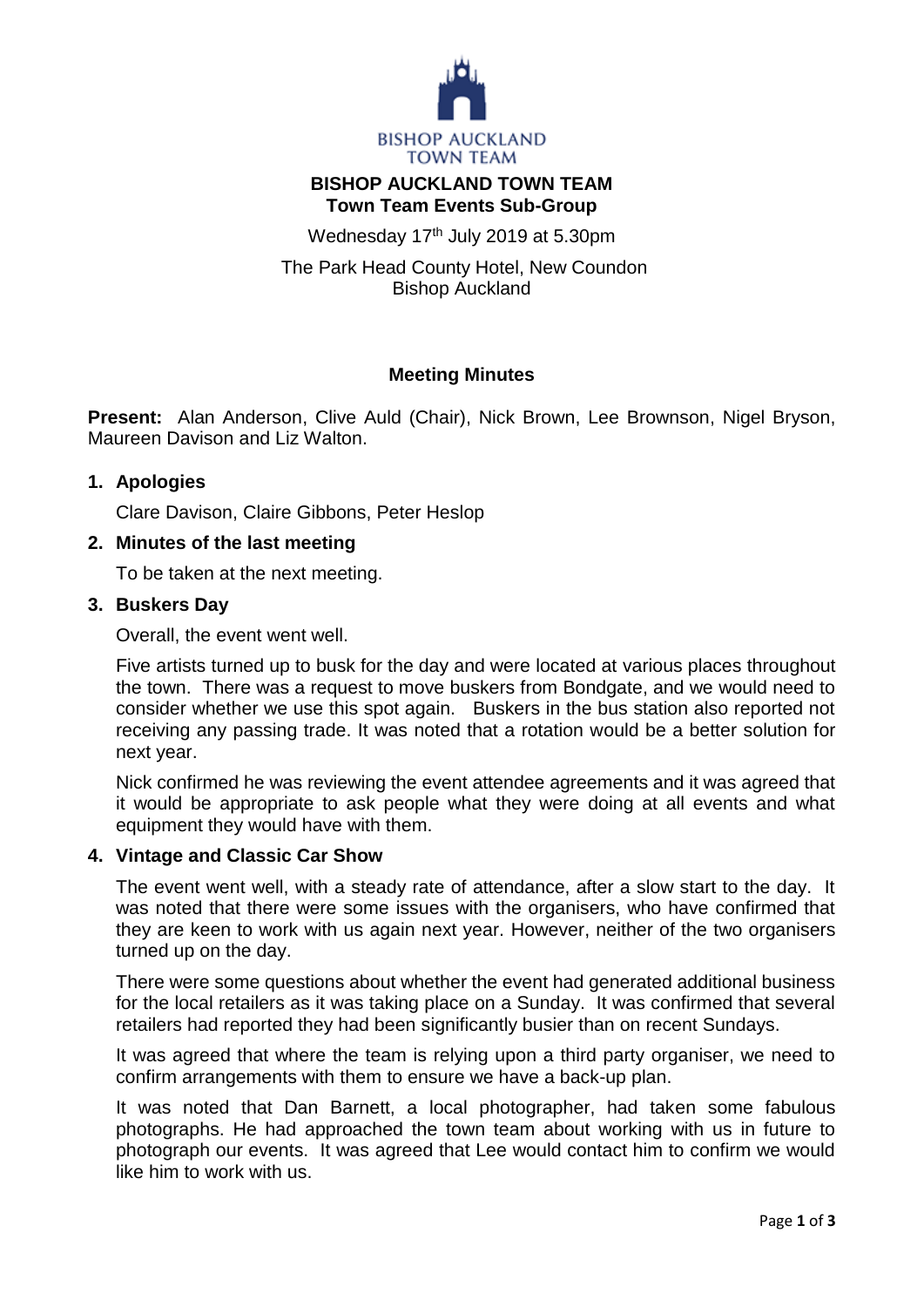## **5. Buses Through the Ages**

It was noted that the organisers had asked for a site visit  $-$  to suggest Friday 19<sup>th</sup> July at 4pm – and the Purple Bus would also be attending.

Lee and Callum would be providing music for the events and a gazebo would be required.

### **6. New Car Show**

Clive and Nigel had visited 8 garages in Stockton, and all had asked for further information, and were planning to go to Durham the following day.

Gillian confirmed that she was in conversation with Fred Henderson (MG & SangYong) and Pulman (VW, Skoda & Seat).

Alan confirmed that he was in conversation with SG Petch (Mazda & Nissan)

To date, no dealerships had been confirmed and a cut-off would be applied of 5pm Monday 22<sup>nd</sup> July. If there was no more than 4 dealerships signed up, the event would be cancelled.

#### **7. Advent Windows**

Alan reported that he'd met with David Pott to discuss the advent windows, and we were waiting for information about the grant application submitted to Northern Heartlands.

Nick raised a question about the event and whether it had been approved, and Nigel confirmed the nature of the event and the discussions that had taken place around the approval of the event. It was agreed that information would be circulated to all volunteers to make sure they were fully aware of the project proposal and the current status.

#### **8. Communications**

A meeting was needed to hand over the communications tool that Nick had developed.

Nigel to suggest a meeting date and venue to discuss the approach with Town Ambassadors, as well as the Town Team.

Lee suggested that Callum be provided with access to social media, to help promote events and activities.

Gillian explained that the Media Trust had issued guidelines on marketing and communications, and it was agreed that this would be shared with Lee and Callum.

#### **9. Finance**

Alan provided an update to the financial position with reference to the cancelled 1940s day, and it was noted that there were a number of outstanding invoices that were needed before the claim could be submitted to Bishop Auckland Town Council for reimbursement.

It was agreed that the stage provider would be paid £200 for the hire of the stage, and the Cre8tive Graphics invoice for £100 would be paid from existing funds.

#### **10.Any Other Business**

Rob asked when Bishop Celebrates Together would be discussed, and it was agreed that the next meeting would focus on this event.

Lee asked for help with bringing Bishop the Boar out at the Food Market on Thursday 18<sup>th</sup> July from 4pm onwards.